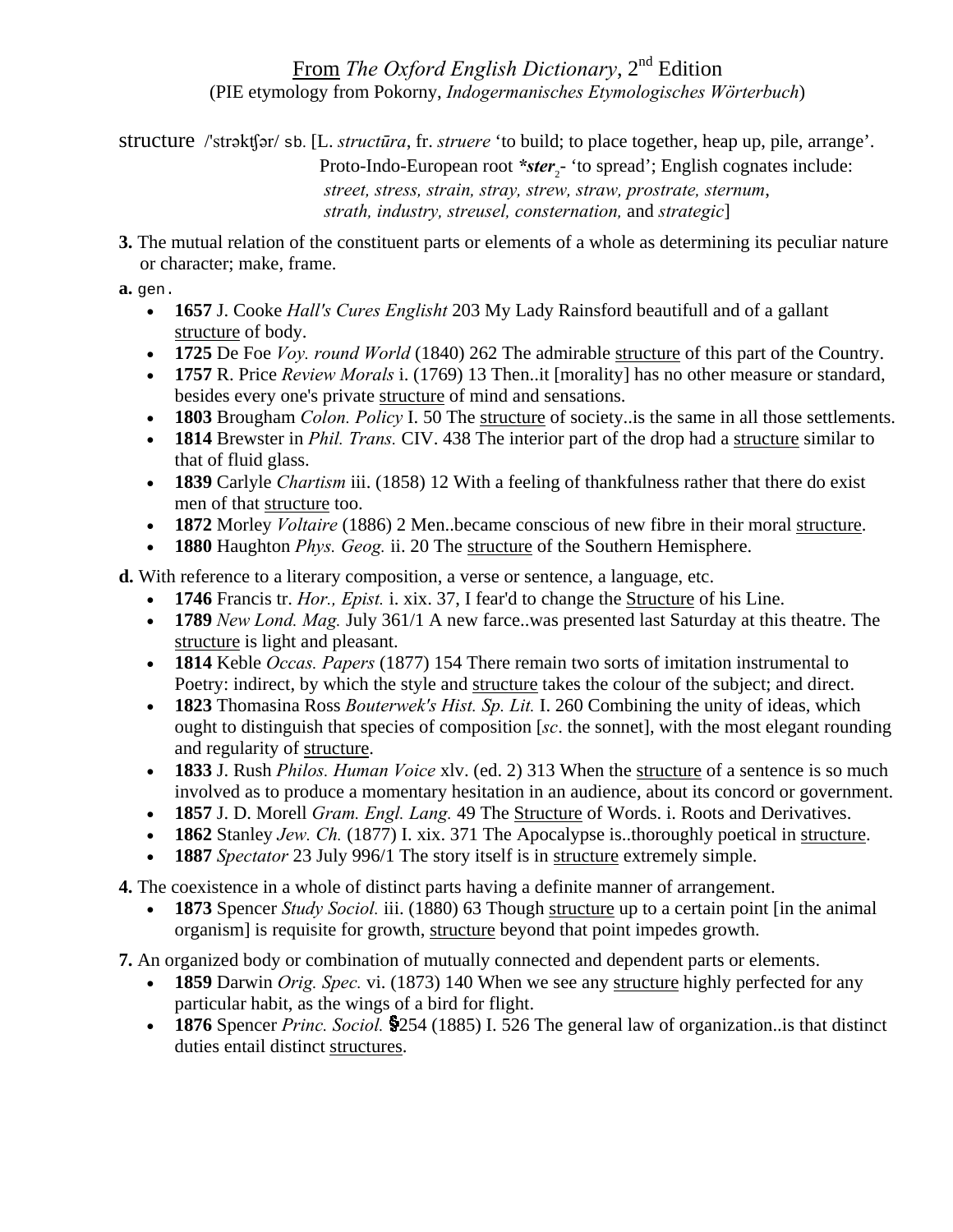

• Syllable structure (from *Language, Thought, and Reality*, by Benjamin Lee Whorf)

Figure 12. Structural formula of the monosyllabic word in English (standard midwestern American). The formula can be simplified by special symbols for certain groups of letters, but this simplification would make it harder to explain. The simplest possible formula for a monosyllabic word is  $C + V$ , and some languages actually conform to this. Polynesian has the next most simple formula,  $O, C + V$ .

Contrast this with the intricacy of English word structure, as shown above.

- Word structure (morphology)
	- *bookkeepers* =  $\lceil \lceil \lceil \frac{book + keep}{er} \rceil s \rceil$
	- *unlockable* = a) *capable of being unlocked* b) *not capable of being locked* 
		-



• Turkish *Bayramlaşamadıklarımızdandır* 

'He is among those with whom we haven't been able to exchange season's geetings.' *bayram 'holiday' bayramlaş 'exchange season's greetings*' (*-la* denominal verb *-ş* reciprocal form) *-ama 'not being able to do'* form of verb *-dık*deverbal noun *-lar*plural *-ımız* first person plural possessive *-dan* ablative case ending, '*from' -dır* enclitic denoting 3rd pers. of verb *'to be'* 

- Phrase Structure
	- *some of the creepy old red brick Tudor houses on this street* [but notice the awfulness of...  *\*the some on this street houses of Tudor brick red old creepy* …or any other arrangement]
	- • *She will have been being interviewed for several hours by then. \*She will being have been interviewed for several hours by then.* [or any other order of verbs]
- Sentence Structure
	- *Harry is the man I want to succeed & He objected to the shooting of the hunters.* [ambiguous]
	- *John is easy to please = (For someone) to please John is easy.* [*Tough-movement*]
	- *John is eager to please = John is eager (for John) to please (someone).* [Equi-NP-Deletion]
	- *He did not hit Bill at any time*. **~** *Not at any time did he hit Bill.*
	- *He did not hit Bill with any club.* **~** *\*Not with any club did he hit Bill.*
	- *Bill thinks the Cubs won't win the pennant. = Bill doesn't think the Cubs will win the pennant.*
	- *Bill said the Cubs won't win the pennant. ≠ Bill didn't say the Cubs will win the pennant.*
	- *I never go there any more. ~ %I always go there any more.*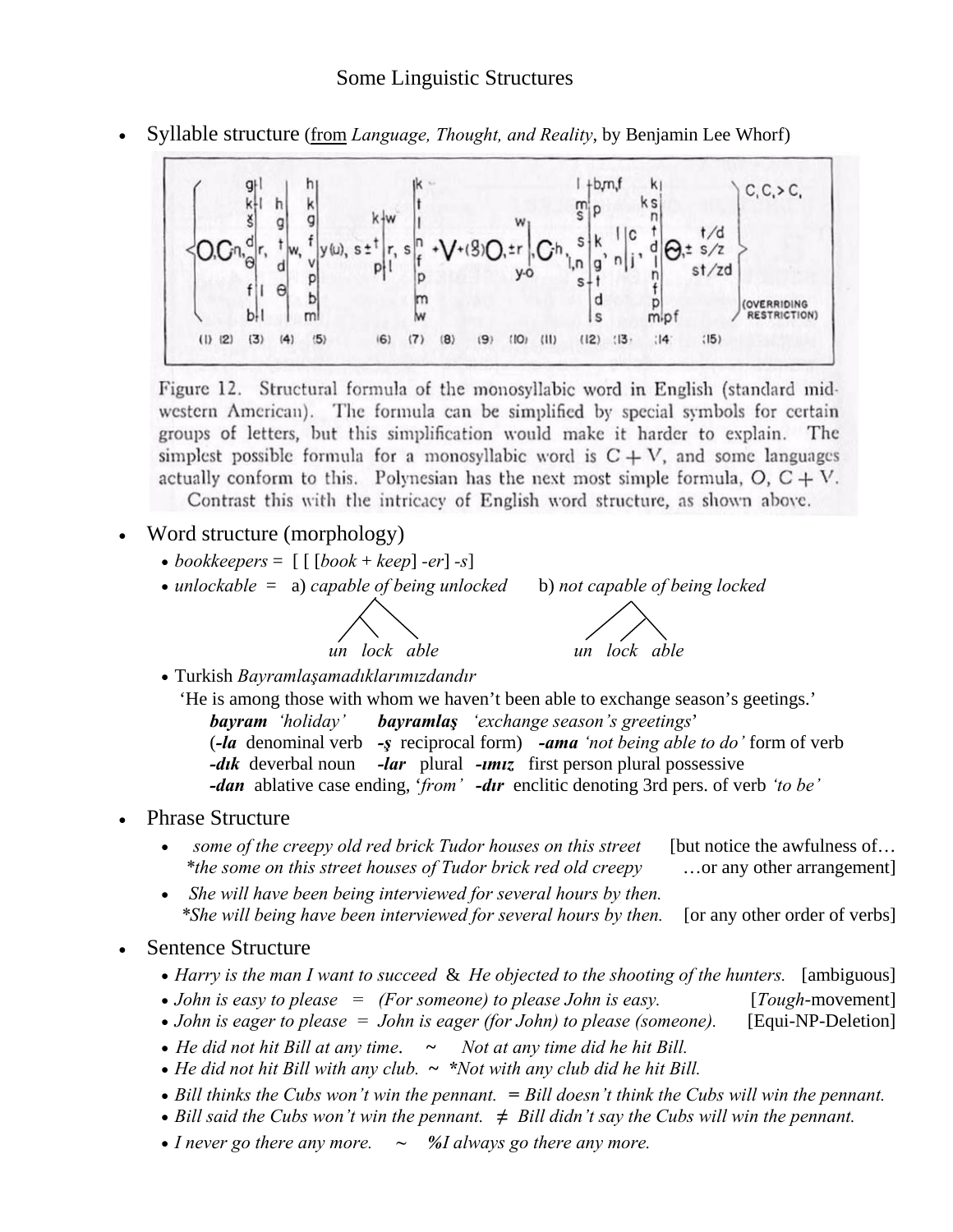## Some Phonosemantic Structures (from http://www.umich.edu/~jlawler/#mono)

|        |    | <b>Coherence</b>       |     |                | 15 Coherent Rimes, with examples (often overlapping)                                           |
|--------|----|------------------------|-----|----------------|------------------------------------------------------------------------------------------------|
|        |    | Rime Size Num Pct Rank |     |                | Examples                                                                                       |
| $-ap$  | 31 | 27                     | 87% | $\overline{1}$ | RL81 Ab Cess chop drop Ballistic topple hop Sep chop crop Impact plop bop                      |
| $-$ əl | 28 | 24                     | 86  | $\overline{2}$ | 2D shawl sprawl wall Motion crawl brawl haul fall Contact maul trawl spall awl                 |
| -əb    | 34 | 29                     | 85  | 3              | <b>1D Thick</b> slub club chub stubble <b>Dim</b> shrub stub cub <b>Pej</b> flub lubber rubble |
| -əmp   | 26 | 22                     | 85  | $\overline{4}$ | RL81 3D rump hump lump clump stump Pej frump grump chump rumpus                                |
| -əŋk   | 22 | 18                     | 82  | 5              | Pej junk flunk bunk skunk drunk Hum punk lunk monk Aural clunk thunk plunk                     |
| -Ip    | 41 | 32                     | 78  | 6              | $2D+3D$ pip lip grip flip blip $2D-3D$ nip chip snip dip Dim sip yip tip ripple                |
| -əg    | 31 | 24                     | 77  | 7              | Pej ugh ugly lug slug thug mug Fluid glug jug chug 3D Dim nugget snug                          |
| $-IZ$  | 21 | 16                     | 76  | 8              | <b>Separated/Dispersed/Multiple</b> fizz drizzle schism sizzle dizzy Fluid jism chrism         |
| -ıŋk   | 34 | 25                     | 74  | 9              | Dim slink trinket tinker wink shrink dinky Dim Aural chink dink plink tinkle                   |
| $-x$   | 47 | 33                     | 70  | 10             | <b>2D Connected</b> plaque stack bracket tacky <b>Aural</b> crack clack quack yack             |
| $-xq$  | 39 | 27                     | 69  | 11             | Crooked/Broken snag zag crag sag rag 2D drag rag wagon swagger flag                            |
| $-2$   | 25 | 17                     | 68  | 12             | RL81 Violent Contact bash trash crash thrash slash gash                                        |
| $-x$ n | 27 | 18                     | 67  | 13             | <b>1D Connected</b> hang angle dangle tangle <b>Aural</b> jangle twang bang clang              |
| $-x$   | 30 | 20                     | 66  | 14             | RL81 2D flap clap lap map wrap Contact slap strap chap rap tap                                 |
| -IŊ    | 32 | 21                     | 66  | 15             | RL81 Dir Force sling sting spring ring Dim Aural ping ding jingle lingo                        |

### 13 Coherent Assonances, with examples

*st-* 1-Dim Rigid (Standing Man) *stick staff stem stub stab step stake stave stiff stilt str-* 1-Dimensional Non-Rigid *strap string strum strain strip streak stream straw strand br1-* 1-Dim Connected (Plant) *brush break bridge brim briar browse branch bramble br2-* Human (Gender Roles) *M: brute brawl bruise bris F: breed broad breast bread pr1-* 1-Dimensional Extended *prick prod prop prow pretzel privet prong probe prawn pr2-* Human (Social Roles) *proper prim priest prom prissy primp proud pray preen prude bl1-* Color (Eye) *blue blood blush blue black blank blotch blaze blind blond bleach bl2-* Compressed Fluid (Eye) *blimp blush bloom blot blain blintz blood blow bloat bl3-* Excess ('too much') *blotto blister blast bluster blab bliss bleep blare blemish gl-* Reflected Light (Eye) *glaze glimmer glimpse gleam glance glare glow gloss glitter kr-* 1-Dimensional Bent *crutch cripple crack crotch cross crank crimp crevice crane kl-* Connection ('together') *club clutch clam clamp clap cluster clench click cling cleave dr-* Liquid *dredge drink drop drown drought dry drain dribble drizzle drool dram*